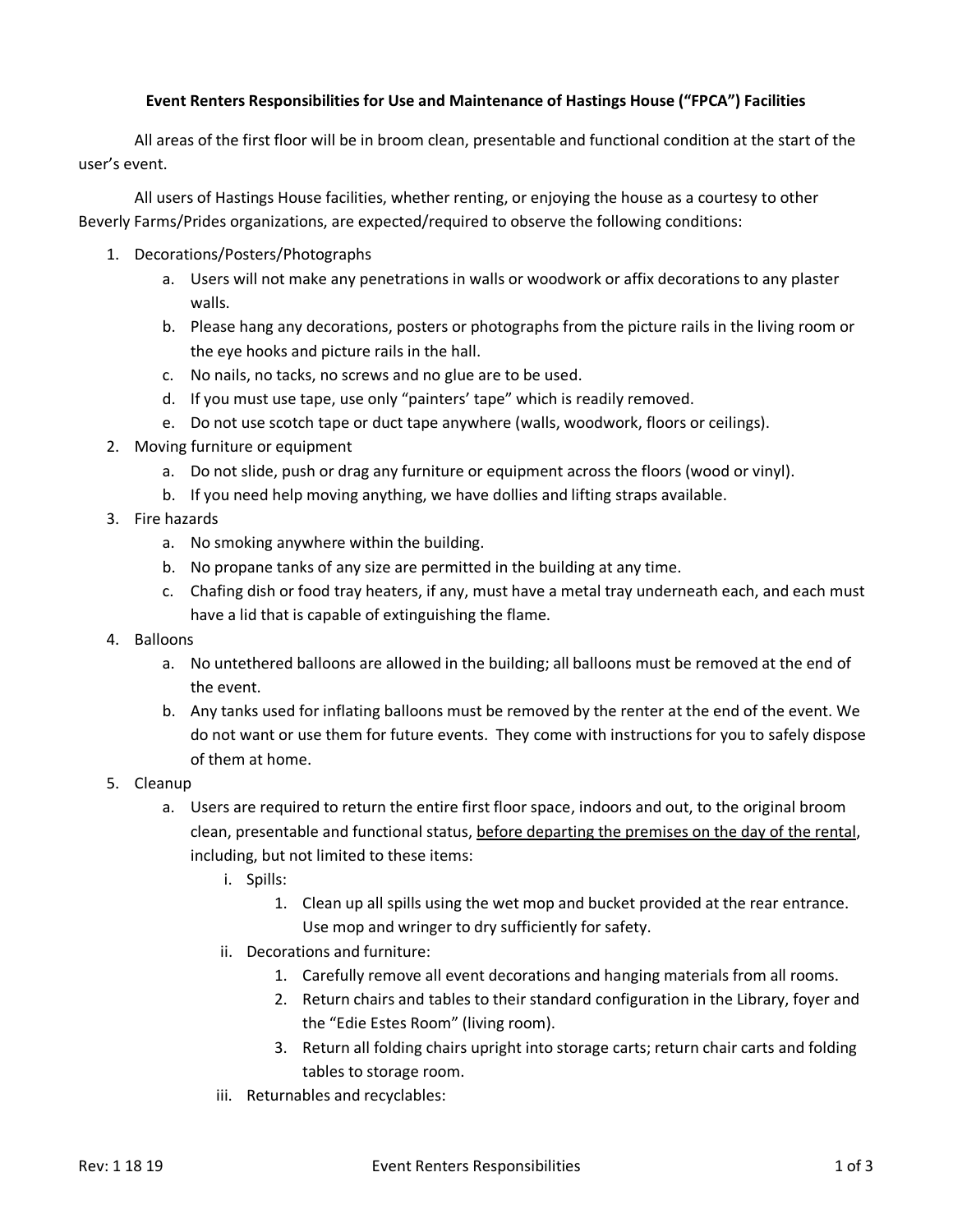- 1. Either take returnable bottles and cans with you, or leave them in the marked containers in the driveway outside the kitchen.
- 2. Insofar as reasonably possible, separate non-carbonated water and drink bottles, and clean plastic cups into marked recyclables containers located outside the kitchen, in the driveway.
- 3. Cardboard:
	- a. We have a separate 60-gallon, covered recycle container for cardboard and paper waste, located to the right of the dumpster, in the driveway.
	- b. Break down all cardboard (including pizza boxes without the paper, beverage cases, food and supplies boxes) so that it lies flat in the container. There may well be an event after yours, and the space is needed.
- iv. Trash and litter:
	- 1. Empty all waste baskets and trash containers, from event rooms, kitchen and bathrooms, into trash bags, which must be securely tied and placed into the dumpster outside the kitchen before leaving on the day of the event. No trash is to be put into barrels without liners, and no loose trash is to be put in the dumpster.
	- 2. Remove litter from all rooms, bathrooms, porch, lawn and walkways, and dispose of, securely bagged and tied, into the dumpster.
- v. Kitchen:
	- 1. Leave the sink and kitchen counters clean, with counter surfaces dried, and utensils returned to the appropriate labelled drawers.
	- 2. Be sure that the refrigerators are closed, the stove and oven turned off, any/all coffee pots and warming devices unplugged and removed, and the water turned off.
	- 3. All extra supplies, including user- or caterer-supplied utensils, dishes, platters, etc. are to be removed from the kitchen counters and tables (thanks anyway; they pile up and never match!)
- vi. Food, drinks, food waste:
	- 1. Food waste must be removed from the premises and disposed of at home. We do not have a disposal, and food waste (including pizza remnants) is not to be put in the dumpster, or in barrels (it attracts animals).
	- 2. All excess food and drinks are to be removed from the refrigerators and the building, whether open or packaged. Do not leave food, drinks, condiments, etc. for future users, even if unopened; everyone plans their own requirements and cannot rely on leftovers.
	- 3. If you do have substantial leftovers of unopened or fresh, covered foods, we recommend that you bring them the River House shelter, during daytime or early evening hours for drop-off (978-921-1304) at 56 River Street (below the Beverly Depot). They are always staffed with a counselor; you will have shelter help bringing in your donations, and they are most appreciative.